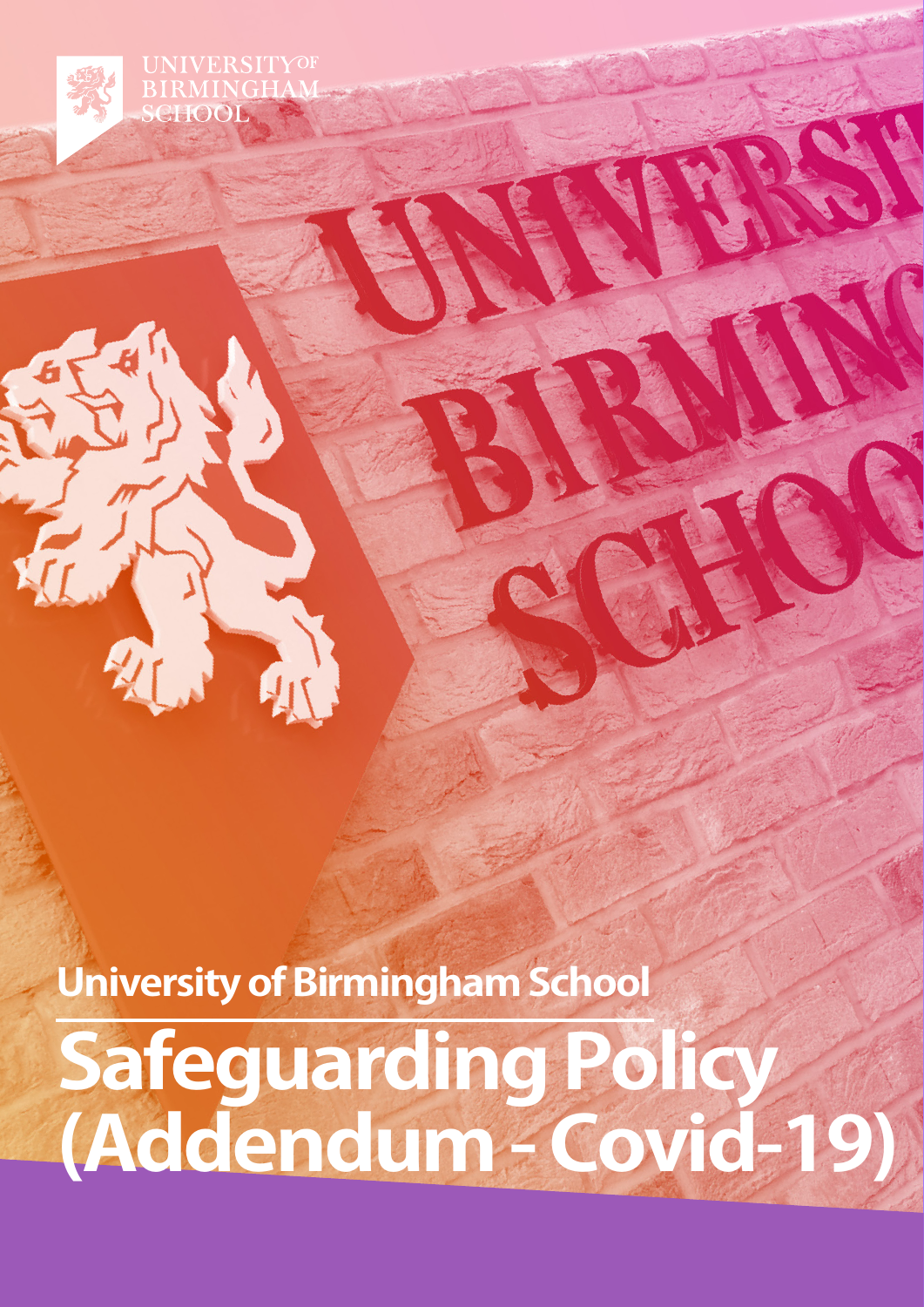

## **SAFEGUARDING & CHILD PROTECTION POLICY (ADDENDUM) FOR SCHOOLS AND EDUCATION SERVICES**

## **UPDATE RECENT CHANGES TO THIS POLICY (2019-20)**

This policy was reviewed and ratified by the Pastoral Committee of the Governing Body on: Effective September 2018

Since ratification by the Governing Body the following changes have been made –

The following additions are based on Department for Education (DfE) guidance up to 31/3/2020. DfE guidance issued after this date must also be applied – in particular to reflect necessary adaptations in response to and in effect because of COVID-19.

| Date of Change: 1st April 2020 |                                                                   |                                                                                                                                                                                                                                                                                                                                                                                                                                                                                                                                                                            |  |  |
|--------------------------------|-------------------------------------------------------------------|----------------------------------------------------------------------------------------------------------------------------------------------------------------------------------------------------------------------------------------------------------------------------------------------------------------------------------------------------------------------------------------------------------------------------------------------------------------------------------------------------------------------------------------------------------------------------|--|--|
| Addition                       | DfE guidance                                                      | https://www.gov.uk/government/collections/coronavirus-covid-19-<br>guidance-for-schools-and-other-educational-settings                                                                                                                                                                                                                                                                                                                                                                                                                                                     |  |  |
| Addition                       | <b>BCC</b> guidance<br>vulnerable children                        | https://www.birmingham.gov.uk/downloads/file/15896/safeguarding_guida<br>nce during school closure                                                                                                                                                                                                                                                                                                                                                                                                                                                                         |  |  |
| Addition                       | DfE guidance                                                      | https://www.gov.uk/government/publications/covid-19-free-school-meals-<br>guidance/covid-19-free-school-meals-guidance-for-schools                                                                                                                                                                                                                                                                                                                                                                                                                                         |  |  |
| Strengthened<br>focus $(1)$    | DfE guidance<br>Acting immediately<br>on safeguarding<br>concerns | The continued importance of all staff acting immediately on any<br>safeguarding concern.                                                                                                                                                                                                                                                                                                                                                                                                                                                                                   |  |  |
|                                |                                                                   | In my school this means that:                                                                                                                                                                                                                                                                                                                                                                                                                                                                                                                                              |  |  |
|                                |                                                                   | Anyone who has a concern about a child makes sure the child is safe, and<br>then speaks immediately via phone call or in person with the on call DSL for<br>that day, before the child goes home (if they are in school) or ASAP if there<br>is concern and the child is at home. RTI can be contacted at any time by<br>calling 0121 7965014 which will divert work phone to personal mobile; ACR<br>can be contacted on 0121 7965018. If neither is available, staff know to call<br>0121 3031888 for guidance, and 111 or 999 if there is an immediate risk of<br>harm. |  |  |
| Strengthened<br>focus $(2)$    | Sharing concerns<br>about a child                                 | What staff and volunteers should do if they have any concerns about a child                                                                                                                                                                                                                                                                                                                                                                                                                                                                                                |  |  |
|                                |                                                                   | In my school this means that:                                                                                                                                                                                                                                                                                                                                                                                                                                                                                                                                              |  |  |
|                                |                                                                   | > The best interests of children must come first                                                                                                                                                                                                                                                                                                                                                                                                                                                                                                                           |  |  |
|                                |                                                                   | If anyone has a safeguarding concern about any child, they should<br>continue to act on it immediately                                                                                                                                                                                                                                                                                                                                                                                                                                                                     |  |  |
|                                |                                                                   | > A designated safeguarding lead (DSL) or deputy should be available<br>at all times; when a DSL is not on site staff can call 0121 7965014 to<br>talk with RTI or 0121 7965018 to talk with ACR                                                                                                                                                                                                                                                                                                                                                                           |  |  |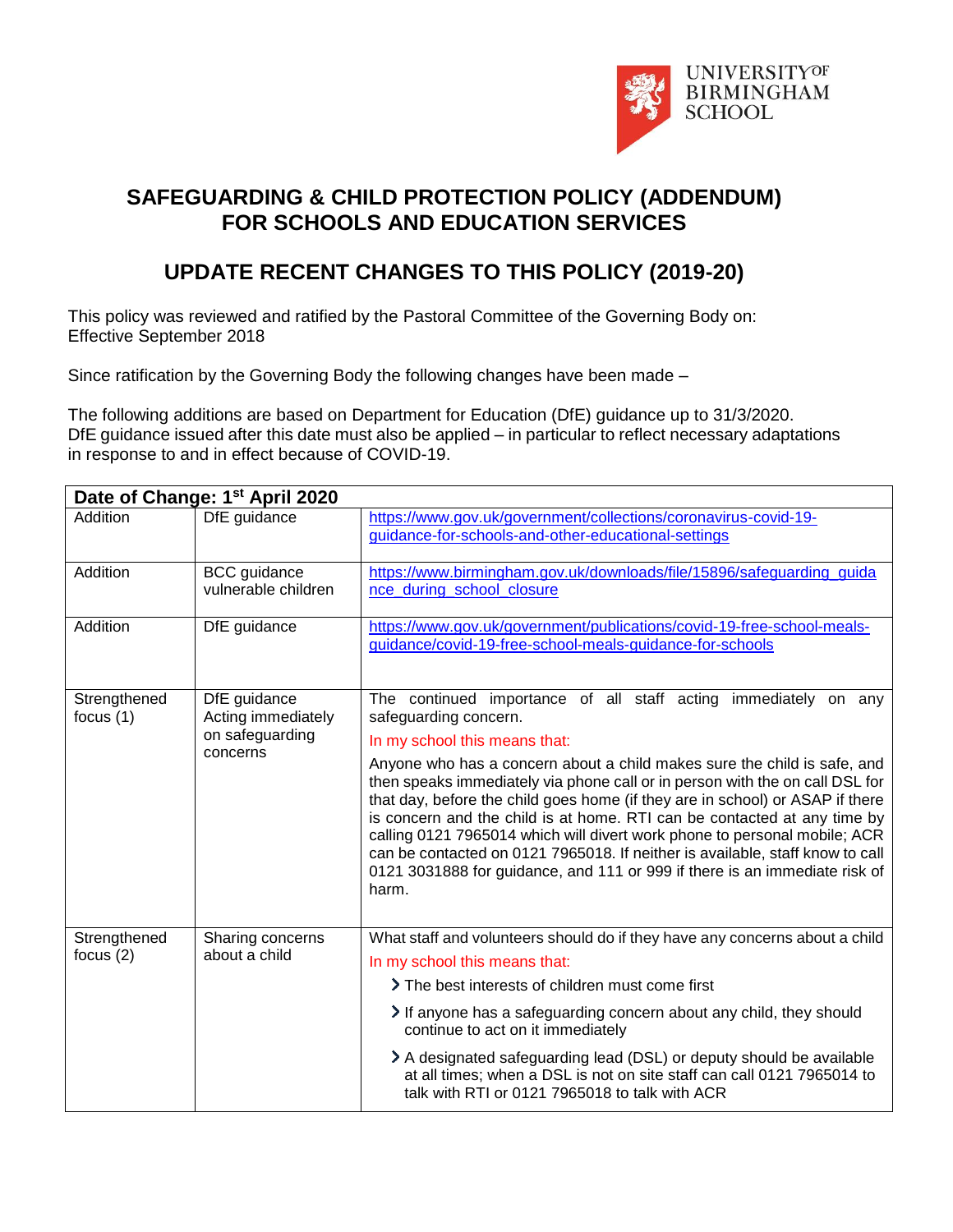

|                             |                         | It's essential that unsuitable people don't enter the school workforce<br>or gain access to children                                                                                                                                                                                                                                                               |
|-----------------------------|-------------------------|--------------------------------------------------------------------------------------------------------------------------------------------------------------------------------------------------------------------------------------------------------------------------------------------------------------------------------------------------------------------|
|                             |                         | > Children should continue to be protected when they are online                                                                                                                                                                                                                                                                                                    |
|                             |                         | As a reminder, all staff should continue to work with and support children's<br>social workers, where they have one, to help protect vulnerable children<br>and ensure concerns are also shared with them.                                                                                                                                                         |
| Strengthened                | <b>DSL</b> arrangements | DSL (and deputy) arrangements.                                                                                                                                                                                                                                                                                                                                     |
| focus $(3)$                 |                         | In my school this means that:                                                                                                                                                                                                                                                                                                                                      |
|                             |                         | There will always be a DSL on duty. If all five trained DSLs are ill, then the<br>staff will be informed, and alternative arrangements involving support from<br>CASS will be initiated.                                                                                                                                                                           |
| Strengthened<br>Focus (4)   | <b>Supporting CIC</b>   | The continued importance for school and college staff to work with and<br>support children's social workers and the Local Authority Virtual School<br>Head (VSH) for looked-after and previously looked-after children.                                                                                                                                            |
|                             |                         | In my school this means that:                                                                                                                                                                                                                                                                                                                                      |
|                             |                         | KCA will continue to liaise with VSH regarding Children in Care, and ensure<br>PEPs are kept up to date and extra support is available if needed.                                                                                                                                                                                                                  |
| Strengthened<br>focus $(5)$ | Peer on peer abuse      | Peer on peer abuse - given the very different circumstances schools and<br>colleges are operating in, a revised process may be required for managing<br>any report of such abuse and supporting victims (the principles as set out in<br>part 5 of KCSIE should continue to inform any revised approach).                                                          |
|                             |                         | In my school this means that: any pupil who has a concern has been given<br>several different channels of how to report peer on peer abuse, including<br>Childline, Samaritans, and the Police. Regular daily 'well-being' updates<br>ensure pupils feel connected to school pastorally, and have a number to call<br>if they want to report to a member of staff. |
| Strengthened<br>focus $(6)$ | Attendance              | As most children will not be attending school during this period of school<br>closure, we will not be completing our usual attendance registers or<br>following our usual procedures to follow up on non-attendance.                                                                                                                                               |
|                             |                         | The exception to this is where any child we expect to attend school during<br>the closure doesn't attend, or stops attending. In these cases we will:                                                                                                                                                                                                              |
|                             |                         | > Follow up on their absence with their parents or carers, by alerting<br>the DSL                                                                                                                                                                                                                                                                                  |
|                             |                         | > Notify their social worker, where they have one                                                                                                                                                                                                                                                                                                                  |
|                             |                         | We are using the Department for Education's daily online attendance form<br>to keep an accurate record of who is attending school.                                                                                                                                                                                                                                 |
|                             |                         |                                                                                                                                                                                                                                                                                                                                                                    |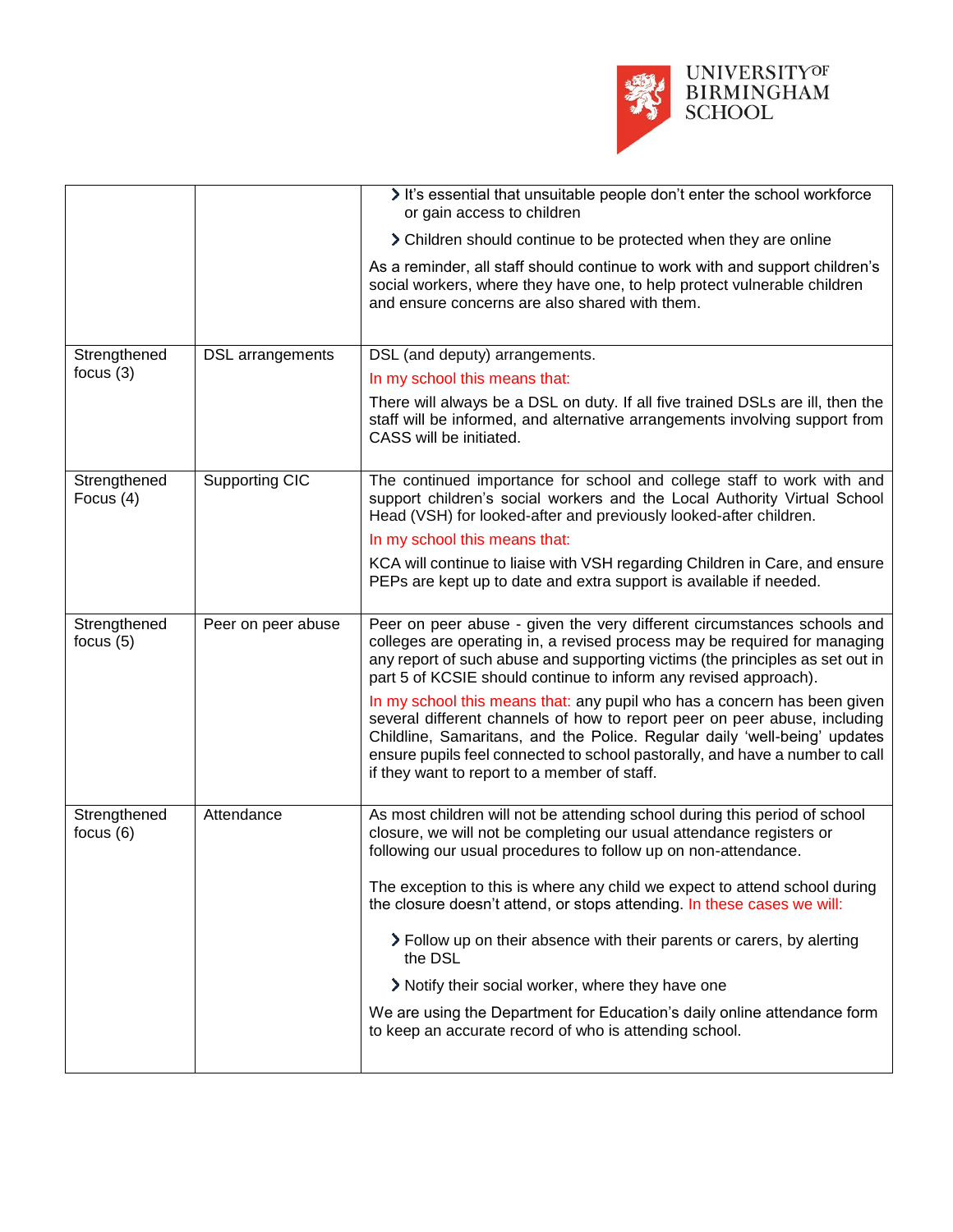

| Strengthened<br>focus $(7)$ | Contact plans                       | We have contact plans for children with a social worker and children who<br>we have safeguarding concerns about, for circumstances where:                                                                                                                                                                                                                                                                                                          |
|-----------------------------|-------------------------------------|----------------------------------------------------------------------------------------------------------------------------------------------------------------------------------------------------------------------------------------------------------------------------------------------------------------------------------------------------------------------------------------------------------------------------------------------------|
|                             |                                     | They won't be attending school (for example where the school,<br>parent/carer and social worker, if relevant, have decided together that<br>this wouldn't be in the child's best interests); or                                                                                                                                                                                                                                                    |
|                             |                                     | > They would usually attend but have to self-isolate                                                                                                                                                                                                                                                                                                                                                                                               |
|                             |                                     | These plans set out:                                                                                                                                                                                                                                                                                                                                                                                                                               |
|                             |                                     | > How often the school will make contact                                                                                                                                                                                                                                                                                                                                                                                                           |
|                             |                                     | > Which staff member(s) will make contact                                                                                                                                                                                                                                                                                                                                                                                                          |
|                             |                                     | > How they will make contact                                                                                                                                                                                                                                                                                                                                                                                                                       |
|                             |                                     | ACR holds this list and updates it regularly into CPOMS (online reporting<br>software and system). After Easter 2020 we will initiate a virtual<br>safeguarding meeting with PPMS, GWA and DSLs.                                                                                                                                                                                                                                                   |
|                             |                                     | We have agreed these plans with children's social care where relevant,<br>and will review them on an on-going basis.                                                                                                                                                                                                                                                                                                                               |
|                             |                                     | If we can't make contact, we will contact relevant authorities (eg CMIE,<br>CASS, and Police).                                                                                                                                                                                                                                                                                                                                                     |
| Strengthened<br>focus $(8)$ | Concerns about a<br>member of staff | What staff and volunteers should do if they have concerns about a staff<br>member or volunteer who may pose a safeguarding risk to children (the<br>principles in part 4 of KCSIE will continue to support how a school or college<br>responds to any such concerns).                                                                                                                                                                              |
|                             |                                     | In my school this means that: staff should continue to report any concerns<br>to the DSL, or the Principal. If concerns are around the Principal, staff know<br>contact<br>the<br>Chair<br>email<br>0f<br>Governors<br>via<br>to<br>at<br>chairofgovernors@uobschool.org.uk, or to call LADO (Local Authority<br>Designated Officer) for advice on 01214642612.                                                                                    |
| Strengthened<br>focus $(9)$ | Supporting<br>vulnerable students   | Any arrangements to support children that the school or college are<br>concerned about who do not meet the 'vulnerable' definition.                                                                                                                                                                                                                                                                                                                |
|                             |                                     | In my school this means that; the 'safeguarding' team (consisting of<br>members of SMT, pastoral staff, the SEND team and other staff) will have<br>regular 'check-ins' with families who they feel are at risk of being<br>'vulnerable'. These calls can consist of speaking with parents and carers,<br>speaking with pupils, and staying in touch with other agencies and those<br>offering support (such as the school counsellor or Malachi). |
|                             |                                     |                                                                                                                                                                                                                                                                                                                                                                                                                                                    |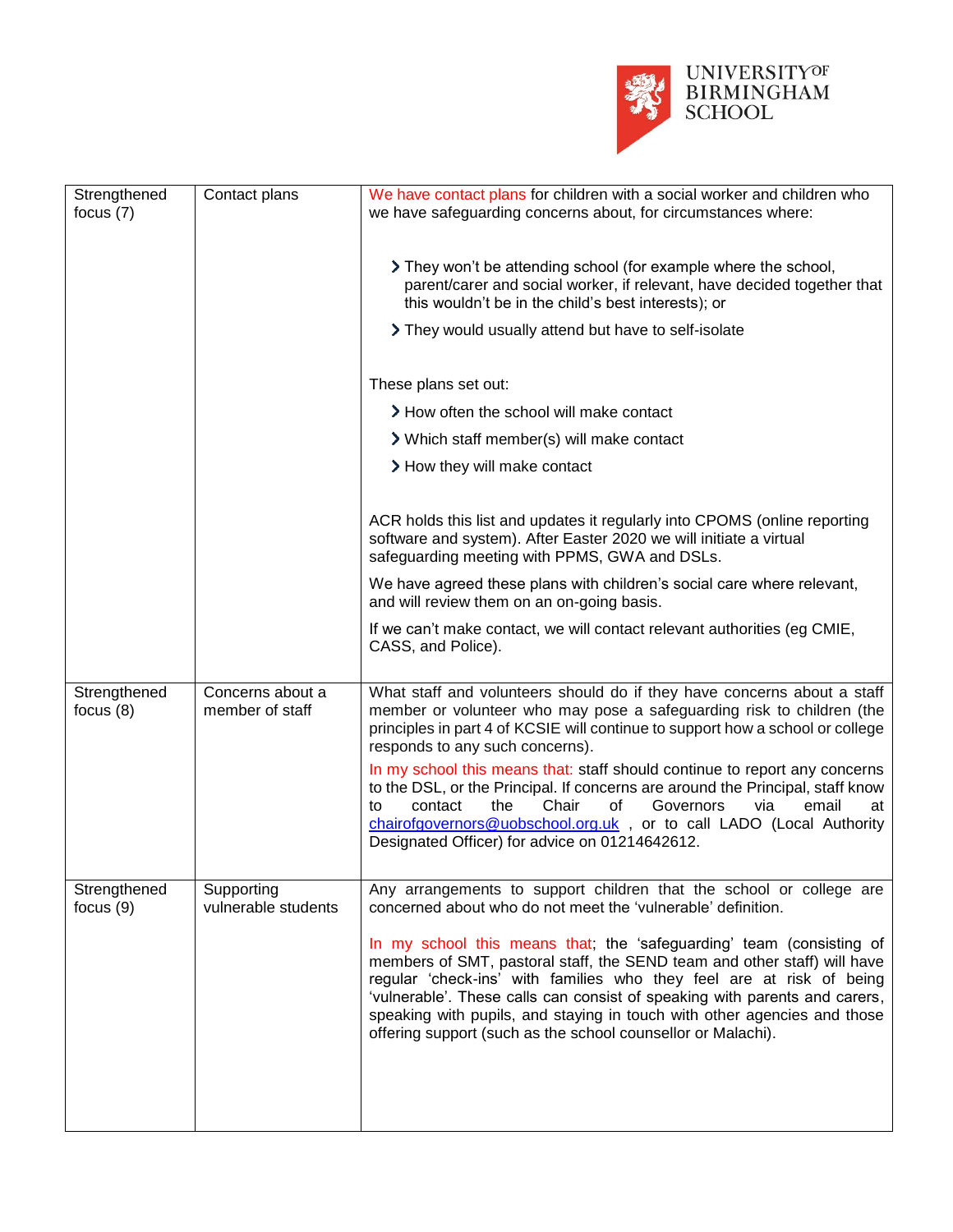

| Strengthened<br>focus $(10)$  | Keeping children<br>safe virtually | Arrangements are in place to keep children not physically attending the<br>school or college safe, especially online and how concerns about these<br>children should be progressed.                                                                                                                                                                                                                                                                                                                                                                                                                                                                                                                                                 |
|-------------------------------|------------------------------------|-------------------------------------------------------------------------------------------------------------------------------------------------------------------------------------------------------------------------------------------------------------------------------------------------------------------------------------------------------------------------------------------------------------------------------------------------------------------------------------------------------------------------------------------------------------------------------------------------------------------------------------------------------------------------------------------------------------------------------------|
|                               |                                    | In my school this means that: all communication to children comes from staff<br>school accounts and conduct continues to follow our existing staff behaviour<br>policy.                                                                                                                                                                                                                                                                                                                                                                                                                                                                                                                                                             |
|                               |                                    | All pupils in years 7-9 have had a top-up virtual lesson on staying safe on-<br>line. On-going messaging to parents will continue looking at how to keep<br>pupils safe on-line.                                                                                                                                                                                                                                                                                                                                                                                                                                                                                                                                                    |
|                               |                                    | We will continue to have appropriate filtering and monitoring systems in<br>place in school through Smoothwall.                                                                                                                                                                                                                                                                                                                                                                                                                                                                                                                                                                                                                     |
|                               |                                    | Staff will continue to be alert to signs that a child may be at risk of harm<br>on-line, and act on any concerns immediately, following our reporting<br>procedures as set out in section 3 of this addendum.                                                                                                                                                                                                                                                                                                                                                                                                                                                                                                                       |
|                               |                                    | We will make sure children know how to report any concerns they have<br>back to our school, and signpost them to other sources of support too.                                                                                                                                                                                                                                                                                                                                                                                                                                                                                                                                                                                      |
| New focus                     | Visitors on site                   | No visitors should be on site during school closure except for those carrying<br>out essential maintenance or other essential tasks. In this instance, they<br>should be signed in and wear a yellow lanyard. Visitors should be told which<br>areas they need to avoid (those being used by children whilst unsupervised<br>ie toilet areas) and pupils should be made aware not to interact with any<br>visitors wearing a yellow lanyard and to report any attempted interaction<br>with staff on duty. Due to special arrangements, pupils should not be in any<br>areas unsupervised by staff other than toilet areas. Where visitors are on-<br>site as outlined, they will be briefed to uphold social distancing protocols. |
| Strengthening<br>guidance (1) | Mental wellbeing                   | Where possible, we will continue to offer our current support for pupil<br>mental health for all pupils through phone check-ins, phone sessions with<br>the counsellor, on-going communication with agencies supporting pupils.                                                                                                                                                                                                                                                                                                                                                                                                                                                                                                     |
|                               |                                    | We will also signpost all pupils, parents and staff to other resources to<br>support good mental health at this time including periodic 'well-being'<br>bulletins.                                                                                                                                                                                                                                                                                                                                                                                                                                                                                                                                                                  |
|                               |                                    | When setting expectations for pupils learning remotely and not attending<br>school, teachers will bear in mind the potential impact of the current<br>situation on both children's and adults' mental health.                                                                                                                                                                                                                                                                                                                                                                                                                                                                                                                       |
|                               |                                    |                                                                                                                                                                                                                                                                                                                                                                                                                                                                                                                                                                                                                                                                                                                                     |